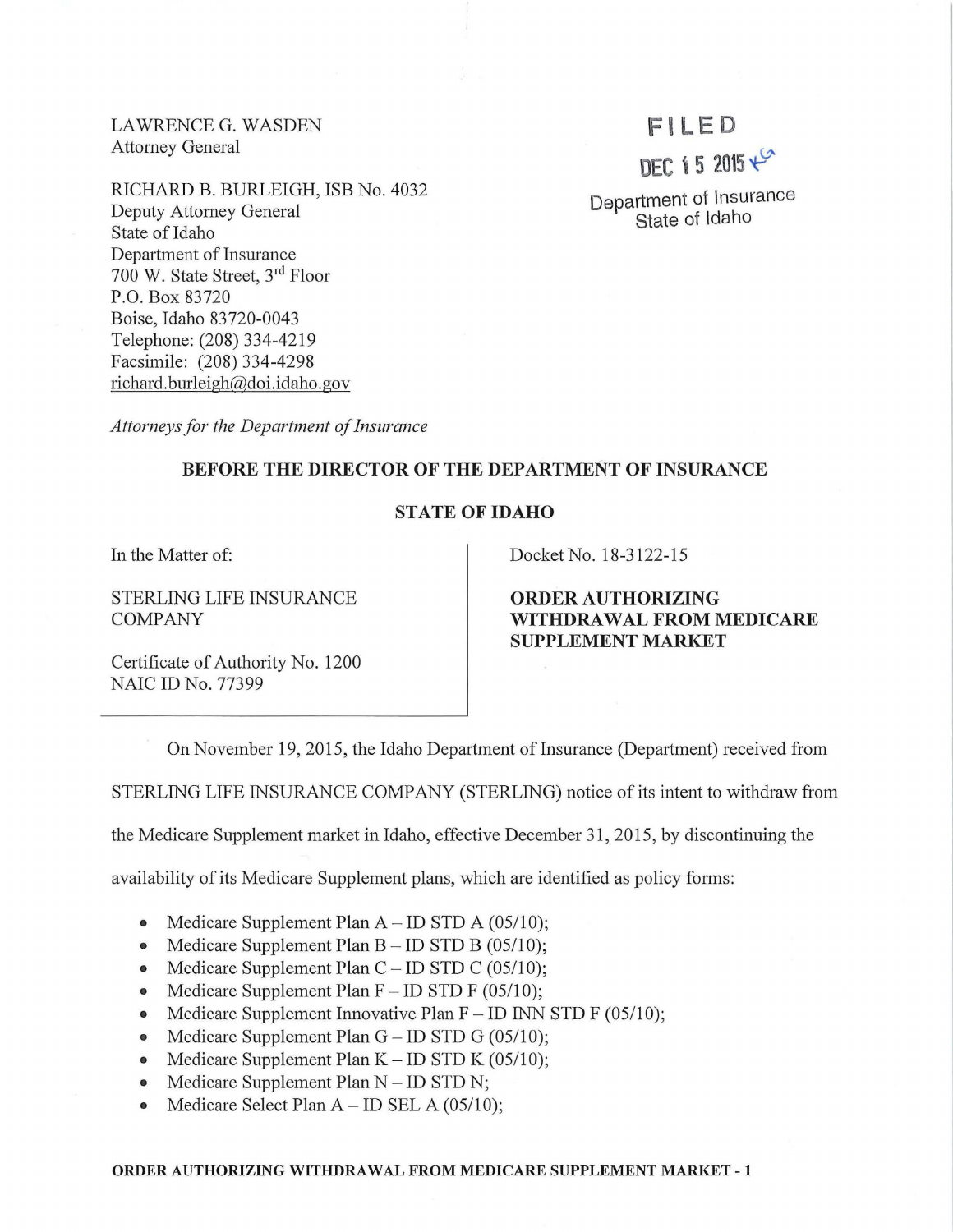- Medicare Select Plan  $B$  ID SEL B (05/10);
- Medicare Select Plan  $C$  ID SEL C (05/10);
- Medicare Select Plan  $F ID$  SEL  $F (05/10)$ ;
- Medicare Select Innovative Plan  $F ID$  INN SEL F (05/10);
- Medicare Select Plan  $G$  ID SEL  $G$  (05/10);
- Medicare Select Plan  $K$  ID SEL K (05/10); and
- Medicare Select Plan N ID SEL N.

STERLING acknowledged that its withdrawal of Medicare Supplement policies from sale in Idaho will prohibit STERLING from filing for approval in Idaho a new policy form or certificate form of the same type for the same standard Medicare Supplement benefit plans as the discontinued forms for a period of five (5) years from the date of STERLING's notice to the Department, pursuant to the requirements of IDAPA 18.01.54.030.04.b. STERLING represented that it will continue to service its existing in-force Medicare Supplement policies covering Idaho insureds.

STERLING's notice of intent to withdraw from the Medicare Supplement market in Idaho appears to comply with the notice requirements to the Department's Director (Director) as set forth in IDAPA 18.01.54.030.04.a.

The Director, having reviewed the foregoing and the requirements of IDAPA 18.01.54.030.04, and good cause appearing therefor,

NOW, THEREFORE, IT IS HEREBY ORDERED, pursuant to IDAPA 18.01.54.030.04.a, that STERLING is authorized to withdraw from the Medicare Supplement market in Idaho, effective December 31, 2015.

IT IS HEREBY FURTHER ORDERED, pursuant to IDAPA 18.01.54.030.04.b, that STERLING shall not file with the Department a new policy form or certificate form of the same type for the same standard Medicare Supplement benefit plans as the discontinued forms prior to November 19, 2020.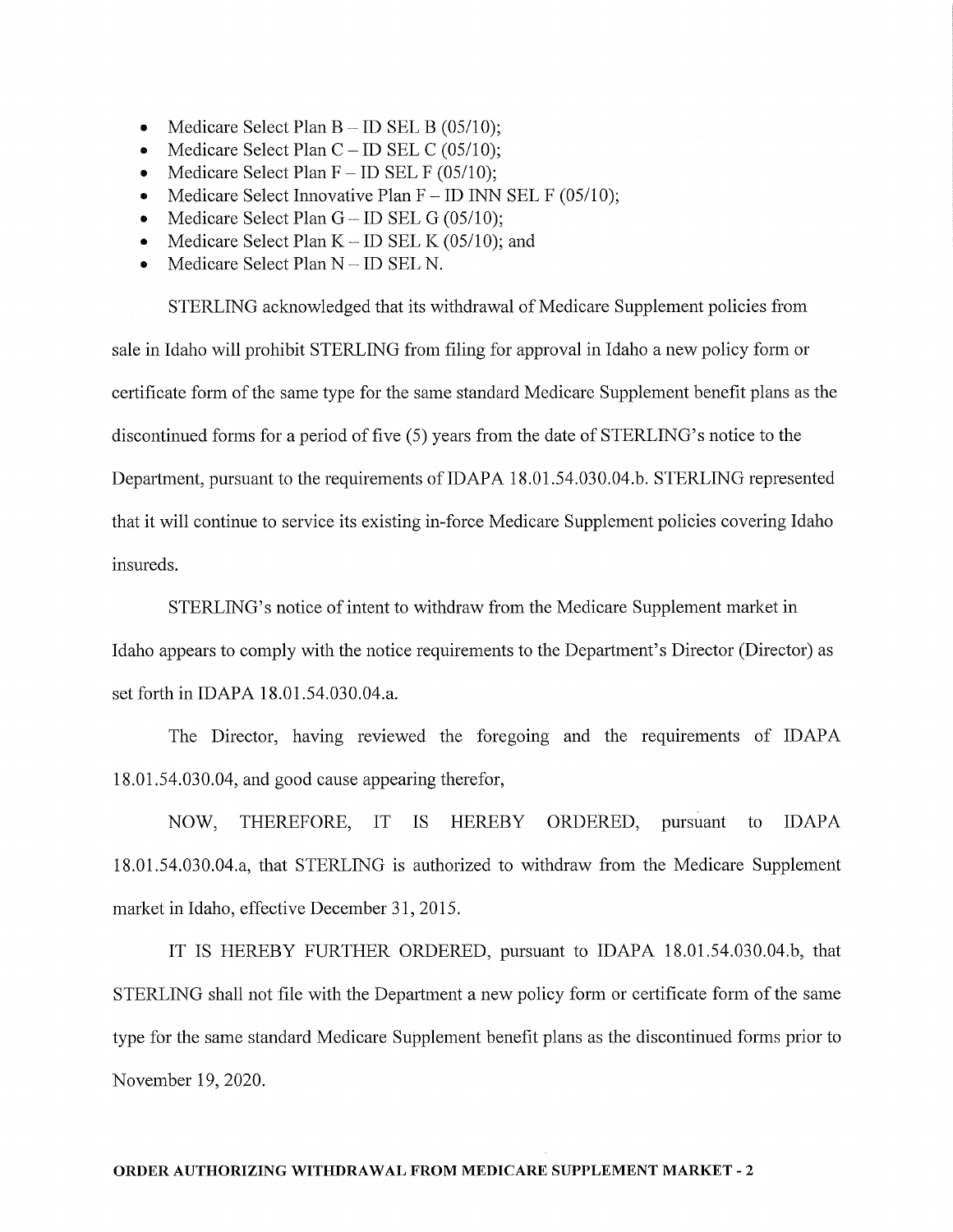DATED this  $l\mathcal{L}$  day of December, 2015.

STATE OF IDAHO DEPARTMENT OF INSURANCE

DEAN L. CAMERON

Director

## **NOTIFICATION OF RIGHTS**

This Order constitutes a final order of the Director. Any party may file a motion for reconsideration of this final order within fomteen (14) days of the service date of this order. The Director will dispose of the petition for reconsideration within twenty-one (21) days of its receipt, or the petition will be considered denied by operation of law. *See,* Idaho Code § 67-5246(4).

Pursuant to Idaho Code  $\S$ § 67-5270 and 67-5272, any party aggrieved by this final order may appeal it by filing a petition for judicial review in the district court of the county in which: (1) the hearing was held; or  $(2)$  the final agency action was taken; or  $(3)$  the aggrieved party resides or operates its principal place of business in Idaho; or (4) the real property or personal property that was the subject of the agency decision is located. An appeal must be filed within twenty-eight (28) days of: (a) the service date of this final order; or (b) an order denying a petition for reconsideration; or (c) the failure within twenty-one (21) days to grant or deny a petition for reconsideration, whichever is later. *See,* Idaho Code § 67-5273 . The filing of a petition for judicial review does not itself stay the effectiveness or enforcement of the order under appeal.

## **ORDER AUTHORIZING WITHDRAWAL FROM MEDICARE SUPPLEMENT MARKET** - 3